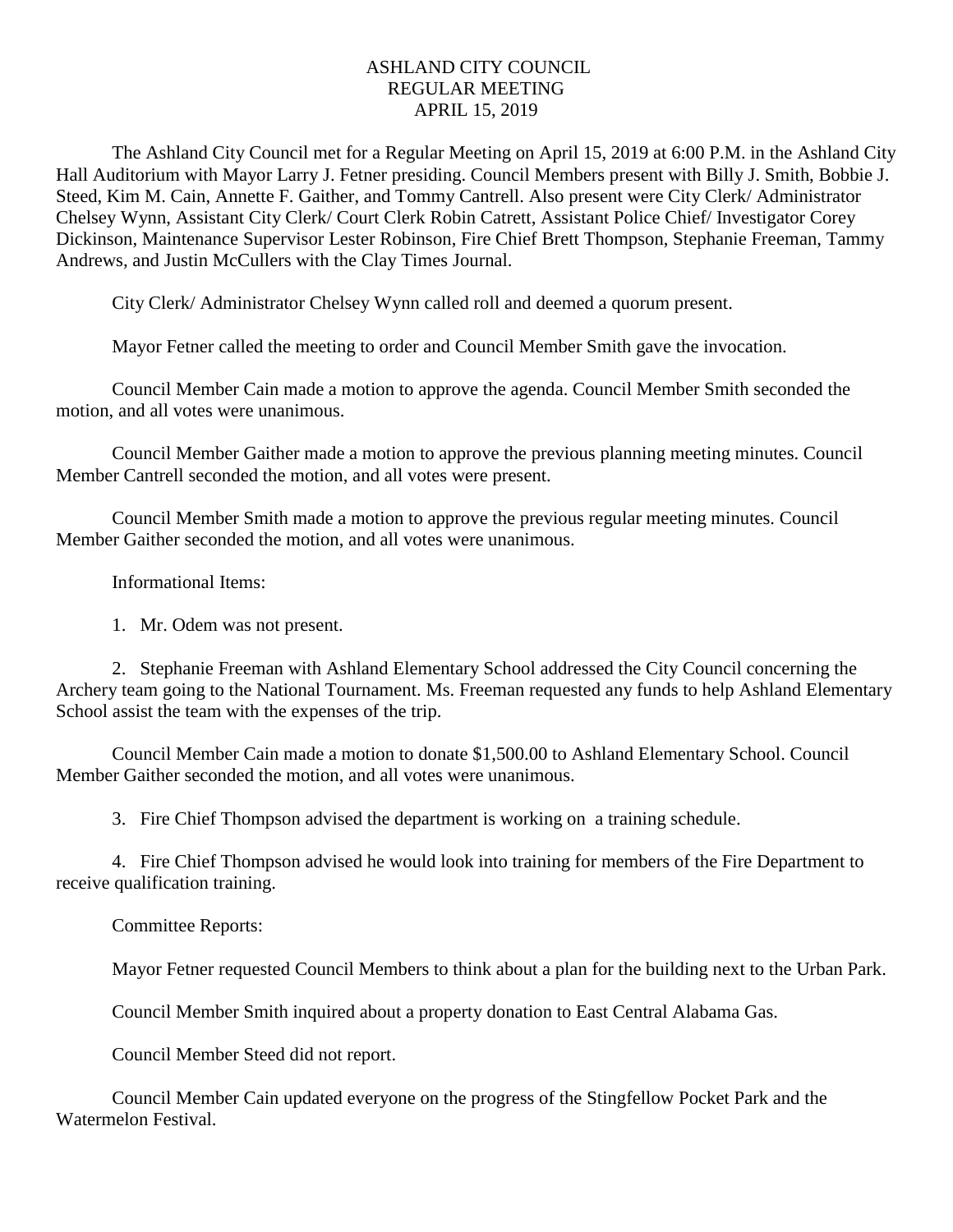Council Member Gaither reported the Urban Park has been used a lot for photographs for Prom and other functions. Council Member Gaither commended the Maintenance Department for their work ensuring everything looks nice. Council Member Gaither also thanked the Police Department for ensuring the safety of Ashland Citizens.

Council Member Cantrell also commended the Maintenance Department by stating the ballfields look great. Council Member Cantrell discussed parking issues at Williamson Field that have been resolved.

Assistant Chief/ Investigator Corey Dickinson thanked the Mayor and Council for allowing Code Enforcement Officer Tony Hubbard and himself to attend NRA Training for Firearms instructors.

Fire Chief Thompson reported everything has been quiet at the Fire Department. Fire Chief Thompson also advised a letter has been sent to Williamson Fire regarding the Rescue Truck.

City Clerk/ Administrator Chelsey Wynn did not report.

New Business:

Council Member Cain made a motion to approve the bills received since the last regular meeting in the amount of \$12, 228.23. Council Member Cantrell seconded the motion, and all votes were unanimous.

Council Member Cain made a motion to reschedule the Council Meeting currently scheduled for May 06, 2019 to May 08, 2019 at 3 P.M. Council Member Gaither seconded the motion, and all votes were unanimous.

Council Member Steed made a motion to give Senior Center Director Jeanette Johnson a one-step evaluation raise to Range 7 Step 2 (\$10.59) effective April 22, 2019. Council Member Smith seconded the motion, and all votes were unanimous.

Council Member Gaither made a motion to recognize the city owns a 2008 Puma 26 RLSS VIN # 4X4TPUB218P016915 (travel trailer) and no longer needed for municipal purposes. Council Member Cantrell seconded the motion, and all votes were unanimous.

Council Member Gaither made a motion to advertise for sell to highest bidder 2008 Puma 26 RL SS for cash, with the city reserving the right to reject any and all bids (no title guaranteed, buyer's responsibility to obtain title). Council Member Cain seconded the motion, and all votes were unanimous.

Council Member Cantrell made a motion approving to pay East Alabama Regional Planning and Development Commission \$306.00 for Quarterly EAC Membership Dues. Council Member Smith seconded the motion, and all votes were unanimous.

Council Member Steed made a motion approving to evict tenant from City owned property. Council Member Gaither seconded the motion, and all votes were unanimous.

Council Member Gaither made a motion approving Airport Appropriations in the amount of \$2,500.00. Council Member Cain seconded the motion, and all votes were unanimous.

Council Member Smith made a motion to move Cecil Chappell to Temporary Full Time for 6 months, beginning Friday April 19, 2019 and ending October 17, 2019 (at same rate of pay). Council Member Cantrell seconded the motion, and all votes were unanimous.